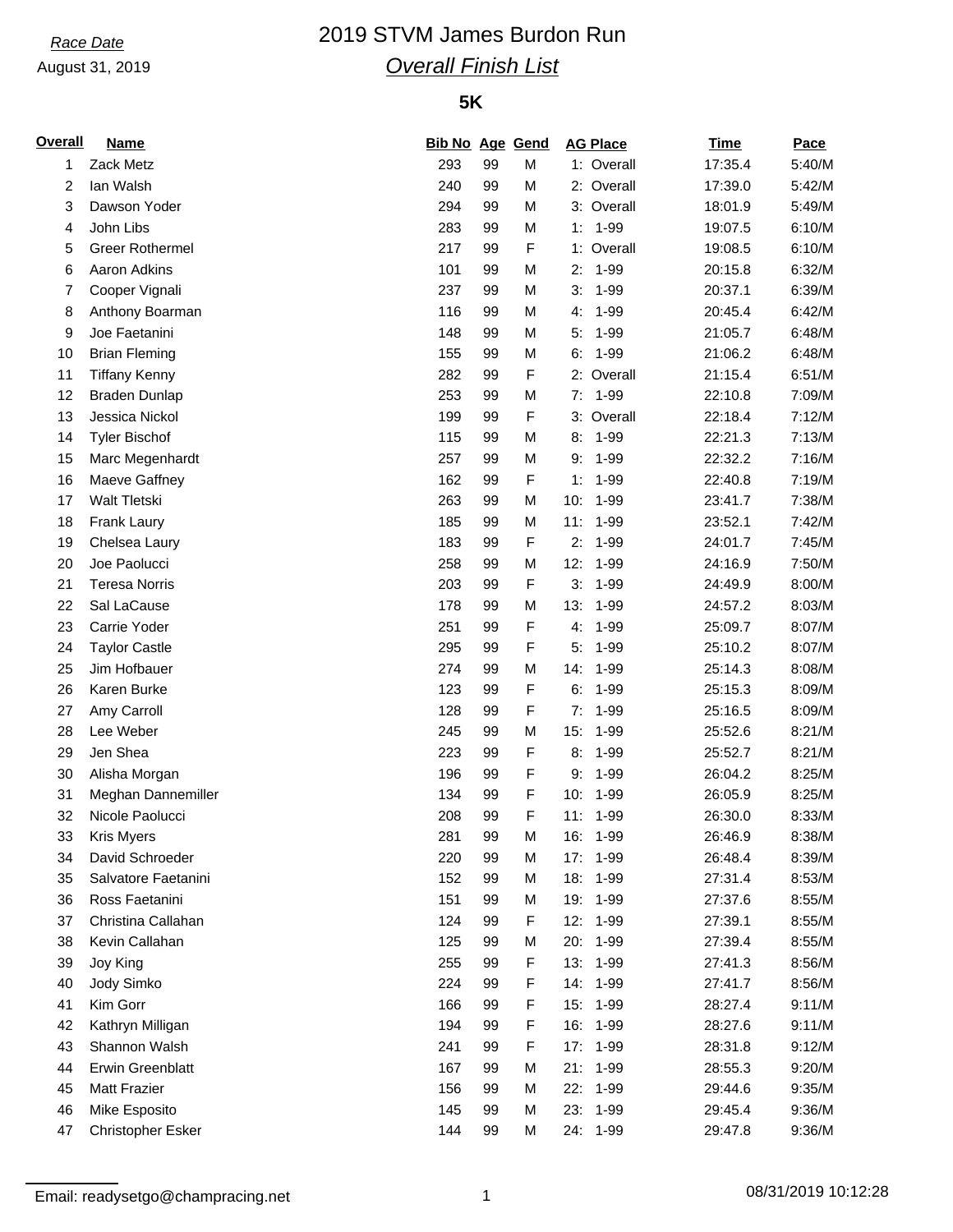## August 31, 2019

# *Race Date* 2019 STVM James Burdon Run *Overall Finish List*

### **5K**

| <b>Overall</b> | <b>Name</b>            | <b>Bib No Age Gend</b> |    |                  |     | <b>AG Place</b> | <b>Time</b> | Pace    |
|----------------|------------------------|------------------------|----|------------------|-----|-----------------|-------------|---------|
| 48             | Tessa Freeman          | 161                    | 99 | F                |     | 18: 1-99        | 29:58.6     | 9:40/M  |
| 49             | <b>Becky Petrilli</b>  | 210                    | 99 | F                | 19: | 1-99            | 30:22.7     | 9:48/M  |
| 50             | Michael Petrilli       | 211                    | 99 | М                | 25: | $1 - 99$        | 30:24.1     | 9:48/M  |
| 51             | Lucy Daugherty         | 135                    | 99 | $\mathsf F$      | 20: | 1-99            | 31:05.0     | 10:02/M |
| 52             | Gia Faetanini          | 147                    | 99 | F                | 21: | 1-99            | 31:05.1     | 10:02/M |
| 53             | Dave Himmibel          | 271                    | 99 | M                | 26: | 1-99            | 32:19.8     | 10:25/M |
| 54             | Elizabeth Helbley      | 272                    | 99 | F                | 22: | $1 - 99$        | 32:19.8     | 10:25/M |
| 55             | Jeremy Yoder           | 292                    | 99 | M                | 27: | $1 - 99$        | 32:20.9     | 10:26/M |
| 56             | Sal LaCause IV         | 179                    | 99 | M                | 28: | 1-99            | 32:26.1     | 10:28/M |
| 57             | Annie LaCause          | 177                    | 99 | $\mathsf F$      | 23: | 1-99            | 32:27.5     | 10:28/M |
| 58             | <b>Bridget Walter</b>  | 288                    | 99 | F                | 24: | $1 - 99$        | 32:32.3     | 10:30/M |
| 59             | Ellis Freeman          | 158                    | 99 | F                | 25: | 1-99            | 32:33.1     | 10:30/M |
| 60             | Becky Adamczyk         | 275                    | 99 | F                | 26: | 1-99            | 32:41.2     | 10:33/M |
| 61             | Mark Abramczyk         | 276                    | 99 | M                | 29: | 1-99            | 32:41.7     | 10:33/M |
| 62             | Lauren Taylor          | 231                    | 99 | M                | 30: | $1 - 99$        | 34:42.2     | 11:12/M |
| 63             | Olivia Barr            | 111                    | 99 | $\mathsf F$      | 27: | $1 - 99$        | 34:47.8     | 11:13/M |
| 64             | John Faetanini         | 149                    | 99 | M                | 31: | 1-99            | 35:07.7     | 11:20/M |
| 65             | <b>Mallory Roberts</b> | 264                    | 99 | $\mathsf F$      | 28: | 1-99            | 37:22.5     | 12:03/M |
| 66             | Chris Vignali          | 236                    | 99 | М                | 32: | $1 - 99$        | 37:23.6     | 12:04/M |
| 67             | Addisyn Dixon          | 141                    | 99 | $\mathsf F$      | 29: | 1-99            | 37:24.2     | 12:04/M |
| 68             | Patty Burdon           | 122                    | 99 | F                | 30: | 1-99            | 39:31.3     | 12:45/M |
| 69             | Luke Walter            | 287                    | 99 | M                | 33: | 1-99            | 39:39.4     | 12:47/M |
| 70             | <b>Allison Walter</b>  | 286                    | 99 | F                | 31: | $1 - 99$        | 39:39.8     | 12:47/M |
| 71             | Julia Walter           | 289                    | 99 | $\mathsf F$      | 32: | $1 - 99$        | 39:41.3     | 12:48/M |
| 72             | Callum Freeman         | 157                    | 99 | M                | 34: | 1-99            | 39:49.1     | 12:51/M |
| 73             | Kelly Widders          | 247                    | 99 | $\mathsf F$      | 33: | $1 - 99$        | 40:07.2     | 12:56/M |
| 74             | Sean Walter            | 242                    |    |                  | 35: |                 |             | 12:58/M |
|                |                        |                        | 99 | М<br>$\mathsf F$ |     | $1 - 99$        | 40:12.0     |         |
| 75             | Theresa Walter         | 243                    | 99 |                  | 34: | 1-99            | 40:13.1     | 12:58/M |
| 76             | <b>Matt Widders</b>    | 248                    | 99 | M                | 36: | 1-99            | 40:43.7     | 13:08/M |
| 77             | <b>Justin Walter</b>   | 285                    | 99 | M                | 37: | 1-99            | 41:03.0     | 13:15/M |
| 78             | Kim Large              | 180                    | 99 | F                | 35: | $1 - 99$        | 41:21.8     | 13:20/M |
| 79             | Karen Alestock         | 103                    | 99 | $\mathsf F$      | 36: | 1-99            | 41:22.7     | 13:21/M |
| 80             | <b>Emily Alestock</b>  | 102                    | 99 | $\mathsf F$      | 37: | 1-99            | 42:19.3     | 13:39/M |
| 81             | Ryan Alestock          | 104                    | 99 | M                | 38: | 1-99            | 42:22.5     | 13:40/M |
| 82             | Jason Large            | 256                    | 99 | М                | 39: | 1-99            | 42:22.6     | 13:40/M |
| 83             | Sean Freeman           | 160                    | 99 | М                | 40: | 1-99            | 42:23.7     | 13:40/M |
| 84             | Erin Freeman           | 159                    | 99 | F                | 38: | 1-99            | 42:23.7     | 13:40/M |
| 85             | Laura Walter           | 291                    | 99 | F                |     | 39: 1-99        | 42:24.9     | 13:41/M |
| 86             | Johnny Faetanini       | 150                    | 99 | Μ                |     | 41: 1-99        | 42:59.4     | 13:52/M |
| 87             | Allison Tomaszewski    | 235                    | 99 | F                | 40: | 1-99            | 43:03.3     | 13:53/M |
| 88             | Maura O'Connor         | 206                    | 99 | F                | 41: | 1-99            | 44:15.6     | 14:16/M |
| 89             | <b>Elliot Whitmyer</b> | 246                    | 99 | M                | 42: | 1-99            | 44:15.8     | 14:16/M |
| 90             | Zoe Brown              | 273                    | 99 | F                | 42: | 1-99            | 44:15.9     | 14:16/M |
| 91             | Dennis Ryan            | 218                    | 99 | M                | 43: | 1-99            | 44:59.7     | 14:31/M |
| 92             | Dave Ash               | 105                    | 99 | М                |     | 44: 1-99        | 45:00.6     | 14:31/M |
| 93             | Julie Ash              | 106                    | 99 | F                |     | 43: 1-99        | 45:00.7     | 14:31/M |
| 94             | Peggy Schobert         | 266                    | 99 | F                |     | 44: 1-99        | 45:00.9     | 14:31/M |

Email: readysetgo@champracing.net 2 08/31/2019 10:12:30